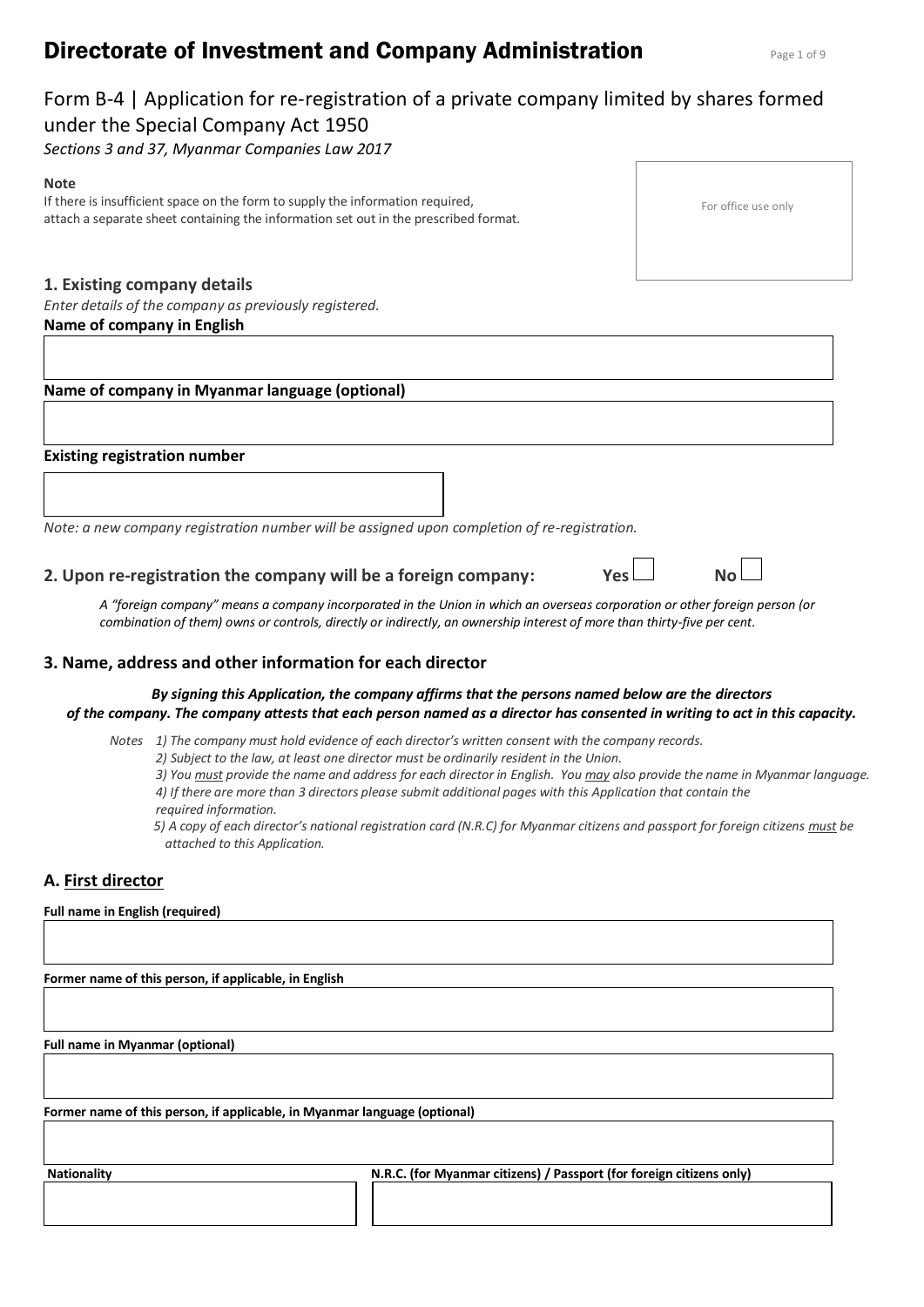| Gender<br>Date of birth<br>Female<br>Male<br>Usual residential address for this director in English (required)<br>Street number and street name<br>Unit, level, etc. (if applicable) |         |                     |
|--------------------------------------------------------------------------------------------------------------------------------------------------------------------------------------|---------|---------------------|
|                                                                                                                                                                                      |         |                     |
|                                                                                                                                                                                      |         |                     |
|                                                                                                                                                                                      |         |                     |
|                                                                                                                                                                                      |         |                     |
|                                                                                                                                                                                      |         |                     |
| Quarter/City/Township                                                                                                                                                                |         |                     |
| State/Region                                                                                                                                                                         | Country | Postcode (optional) |
| Email address (optional, but an email is required to receive notifications)                                                                                                          |         |                     |
|                                                                                                                                                                                      |         |                     |

# **B. Second director**

| Full name in English (required)                                           |                                                                      |
|---------------------------------------------------------------------------|----------------------------------------------------------------------|
|                                                                           |                                                                      |
|                                                                           |                                                                      |
| Former name of this person, if applicable, in English                     |                                                                      |
|                                                                           |                                                                      |
|                                                                           |                                                                      |
| <b>Full name in Myanmar (optional)</b>                                    |                                                                      |
|                                                                           |                                                                      |
|                                                                           |                                                                      |
| Former name of this person, if applicable, in Myanmar language (optional) |                                                                      |
|                                                                           |                                                                      |
| <b>Nationality</b>                                                        | N.R.C. (for Myanmar citizens) / Passport (for foreign citizens only) |
|                                                                           |                                                                      |
|                                                                           |                                                                      |
| Other nationalities, if applicable                                        |                                                                      |
|                                                                           |                                                                      |
|                                                                           |                                                                      |
| <b>Business occupation, if any</b>                                        |                                                                      |
|                                                                           |                                                                      |
|                                                                           |                                                                      |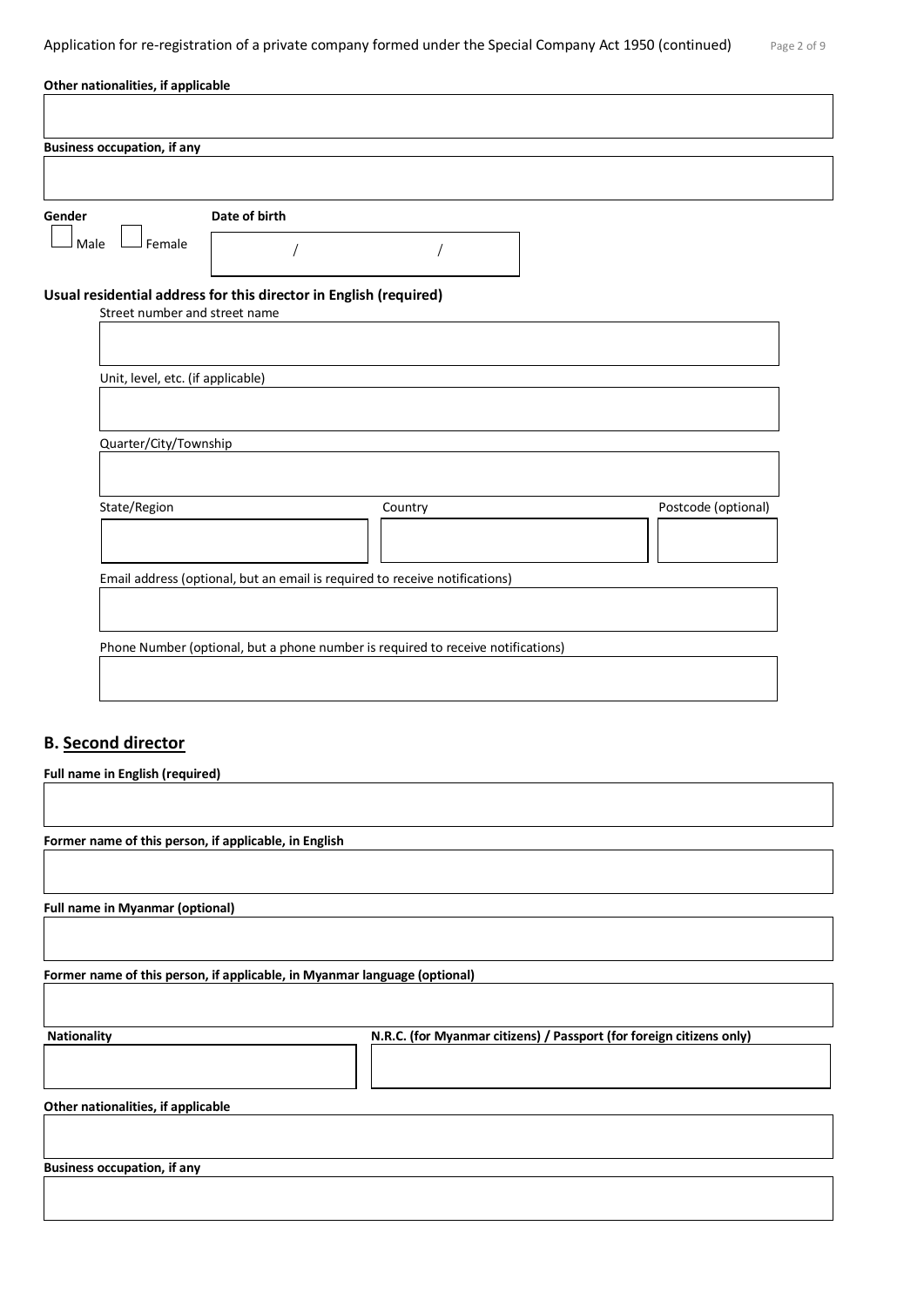Application for re-registration of a private company formed under the Special Company Act 1950 (continued) Page 3 of 9

| Gender         | Date of birth |  |
|----------------|---------------|--|
| Female<br>Male |               |  |

# **Usual residential address for this director in English (required)**

| Street number and street name     |                                                                                  |                     |
|-----------------------------------|----------------------------------------------------------------------------------|---------------------|
|                                   |                                                                                  |                     |
|                                   |                                                                                  |                     |
| Unit, level, etc. (if applicable) |                                                                                  |                     |
|                                   |                                                                                  |                     |
|                                   |                                                                                  |                     |
| Quarter/City/Township             |                                                                                  |                     |
|                                   |                                                                                  |                     |
|                                   |                                                                                  |                     |
| State/Region                      | Country                                                                          | Postcode (optional) |
|                                   |                                                                                  |                     |
|                                   |                                                                                  |                     |
|                                   | Email address (optional, but an email is required to receive notifications)      |                     |
|                                   |                                                                                  |                     |
|                                   |                                                                                  |                     |
|                                   | Phone Number (optional, but a phone number is required to receive notifications) |                     |
|                                   |                                                                                  |                     |
|                                   |                                                                                  |                     |

# **C. Third director**

| Full name in English (required)                       |                                                                           |
|-------------------------------------------------------|---------------------------------------------------------------------------|
|                                                       |                                                                           |
|                                                       |                                                                           |
| Former name of this person, if applicable, in English |                                                                           |
|                                                       |                                                                           |
| <b>Full name in Myanmar (optional)</b>                |                                                                           |
|                                                       |                                                                           |
|                                                       | Former name of this person, if applicable, in Myanmar language (optional) |
|                                                       |                                                                           |
| <b>Nationality</b>                                    | N.R.C. (for Myanmar citizens) / Passport (for foreign citizens only)      |
|                                                       |                                                                           |
| Other nationalities, if applicable                    |                                                                           |
|                                                       |                                                                           |
| <b>Business occupation, if any</b>                    |                                                                           |
|                                                       |                                                                           |
|                                                       |                                                                           |
| Gender                                                | Date of birth                                                             |
| Female<br>Male                                        |                                                                           |
|                                                       |                                                                           |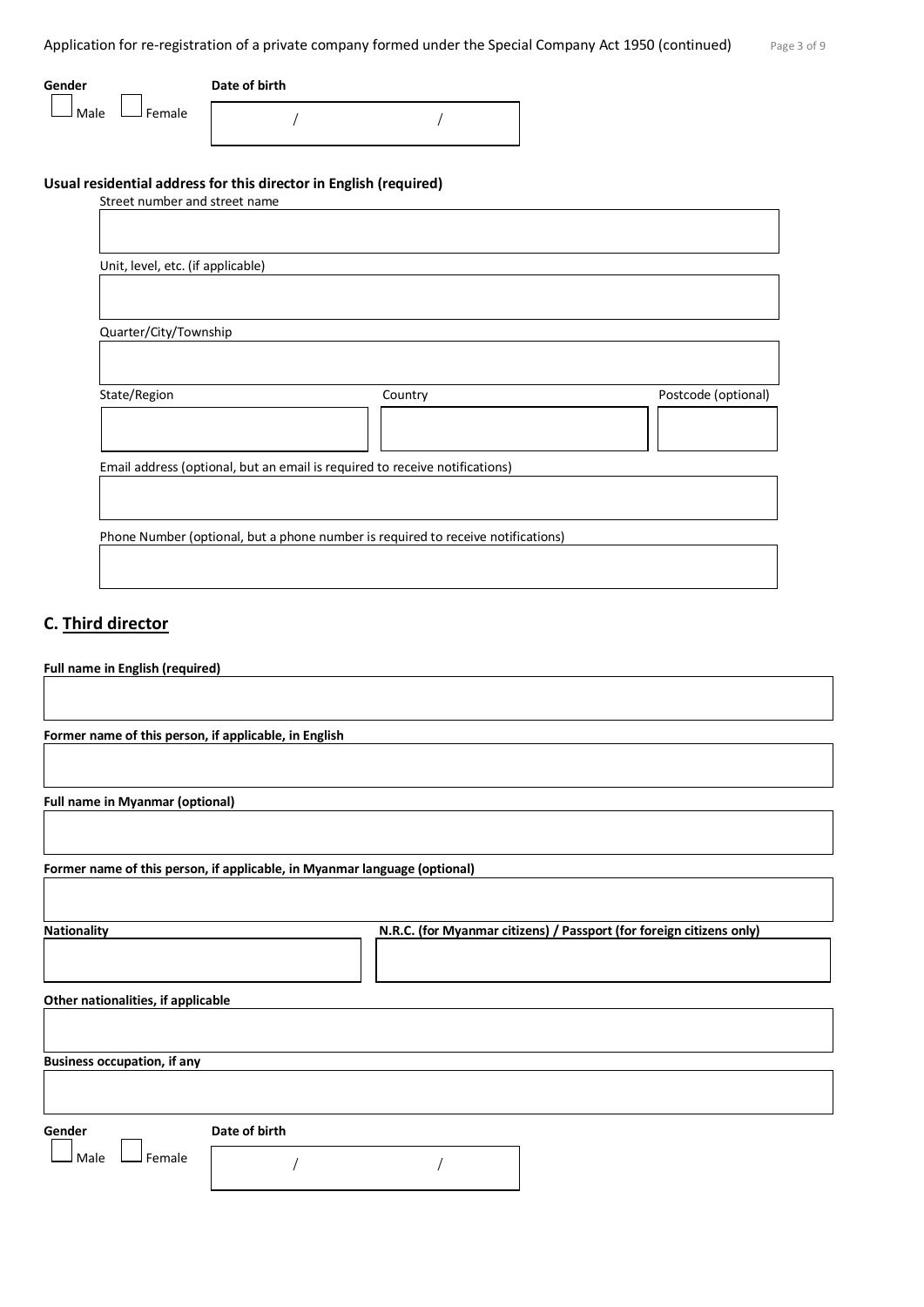#### **Usual residential address for this director in English (required)**

| Street number and street name     |                                                                                  |                     |
|-----------------------------------|----------------------------------------------------------------------------------|---------------------|
|                                   |                                                                                  |                     |
|                                   |                                                                                  |                     |
| Unit, level, etc. (if applicable) |                                                                                  |                     |
|                                   |                                                                                  |                     |
|                                   |                                                                                  |                     |
| Quarter/City/Township             |                                                                                  |                     |
|                                   |                                                                                  |                     |
|                                   |                                                                                  |                     |
| State/Region                      | Country                                                                          | Postcode (optional) |
|                                   |                                                                                  |                     |
|                                   |                                                                                  |                     |
|                                   | Email address (optional, but an email is required to receive notifications)      |                     |
|                                   |                                                                                  |                     |
|                                   |                                                                                  |                     |
|                                   | Phone Number (optional, but a phone number is required to receive notifications) |                     |
|                                   |                                                                                  |                     |
|                                   |                                                                                  |                     |
|                                   |                                                                                  |                     |

#### **4. Name, address and other information for secretary, if applicable**

A company may have a secretary, but this is not required.

#### *By signing this Application, the company affirms that the person named below is the secretary of the company. The company attests that the person named as secretary has consented in writing to act in this capacity.*

*Note: 1) The company must hold evidence of the secretary's written consent with the company records. 2) A copy of the secretary's national registration card (N.R.C) for Myanmar citizens and passport for foreign citizens must be attached to this Application.* 

**Full name in English (required)**

**Former name of this person, if applicable, in English**

**Full name in Myanmar (optional)**

**Former name of this person, if applicable, in Myanmar language (optional)**

Nationality **N.R.C. (for Myanmar citizens) / Passport (for foreign citizens only)** 

**Other nationalities, if applicable**

**Business occupation, if any**

**Gender Date of birth**

 $\vert$  Male  $\vert$  Female

/ /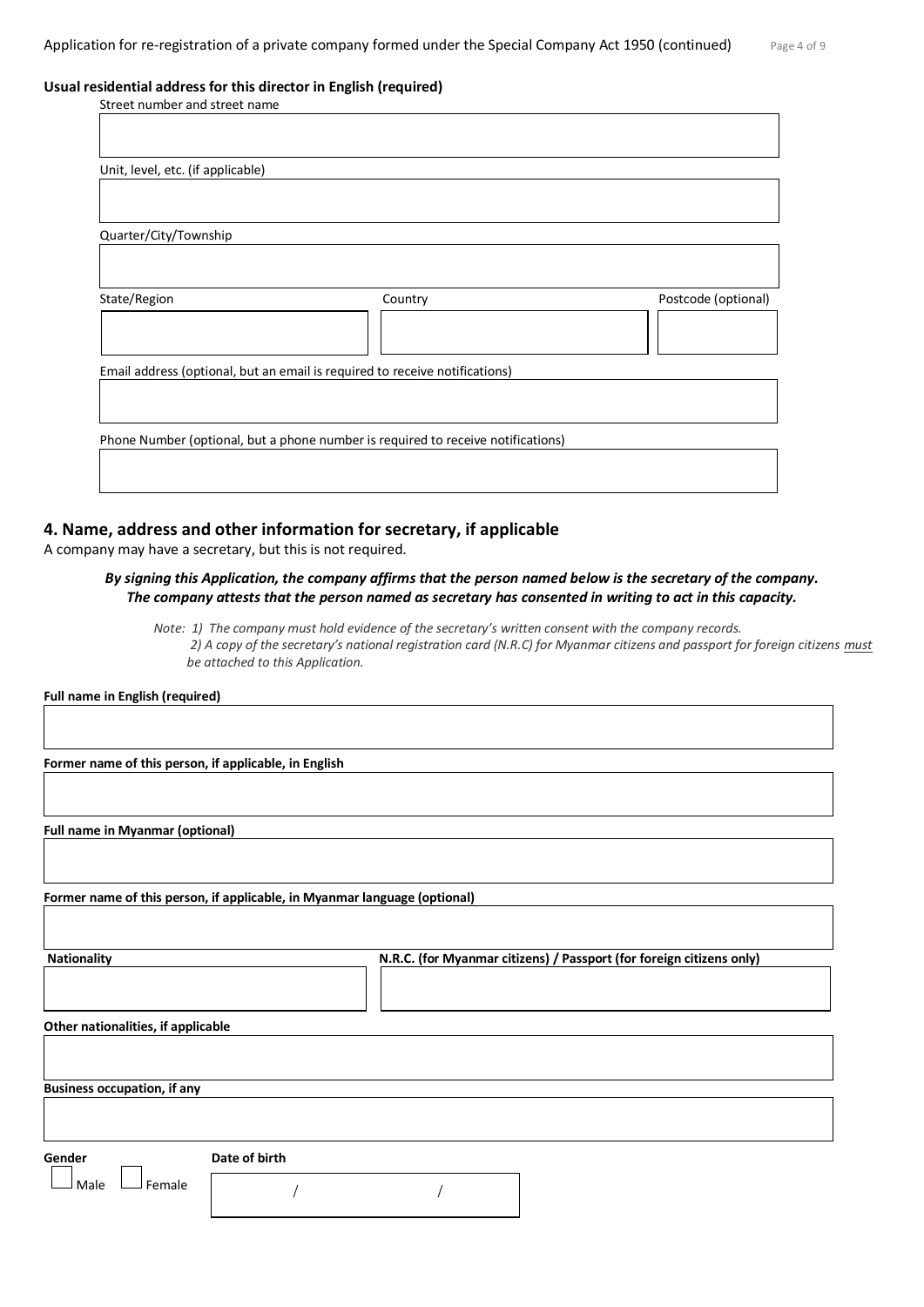#### **Usual residential address in English (required)**

| Street number and street name     |         |                     |
|-----------------------------------|---------|---------------------|
|                                   |         |                     |
|                                   |         |                     |
|                                   |         |                     |
| Unit, level, etc. (if applicable) |         |                     |
|                                   |         |                     |
|                                   |         |                     |
| Quarter/City/Township             |         |                     |
|                                   |         |                     |
|                                   |         |                     |
|                                   |         |                     |
| State/Region                      | Country | Postcode (optional) |
|                                   |         |                     |
|                                   |         |                     |
| Email address                     |         |                     |
|                                   |         |                     |
|                                   |         |                     |
|                                   |         |                     |
| Phone Number                      |         |                     |
|                                   |         |                     |
|                                   |         |                     |

# **5. Registered office address in English**

| Street number and street name     |         |                     |
|-----------------------------------|---------|---------------------|
|                                   |         |                     |
|                                   |         |                     |
| Unit, level, etc. (if applicable) |         |                     |
|                                   |         |                     |
|                                   |         |                     |
| Quarter/City/Township             |         |                     |
|                                   |         |                     |
|                                   |         |                     |
| State/Region                      | Country | Postcode (optional) |
|                                   |         |                     |
|                                   |         |                     |
|                                   |         |                     |

# **6. Address of principal place of business in the Union in English (if different to registered office)**

| Street number and street name     |         |                     |
|-----------------------------------|---------|---------------------|
|                                   |         |                     |
| Unit, level, etc. (if applicable) |         |                     |
|                                   |         |                     |
| Quarter/City/Township             |         |                     |
|                                   |         |                     |
| State/Region                      | Country | Postcode (optional) |
|                                   |         |                     |

# **7. Share capital**

**A. Total number of shares of all classes issued by the company:**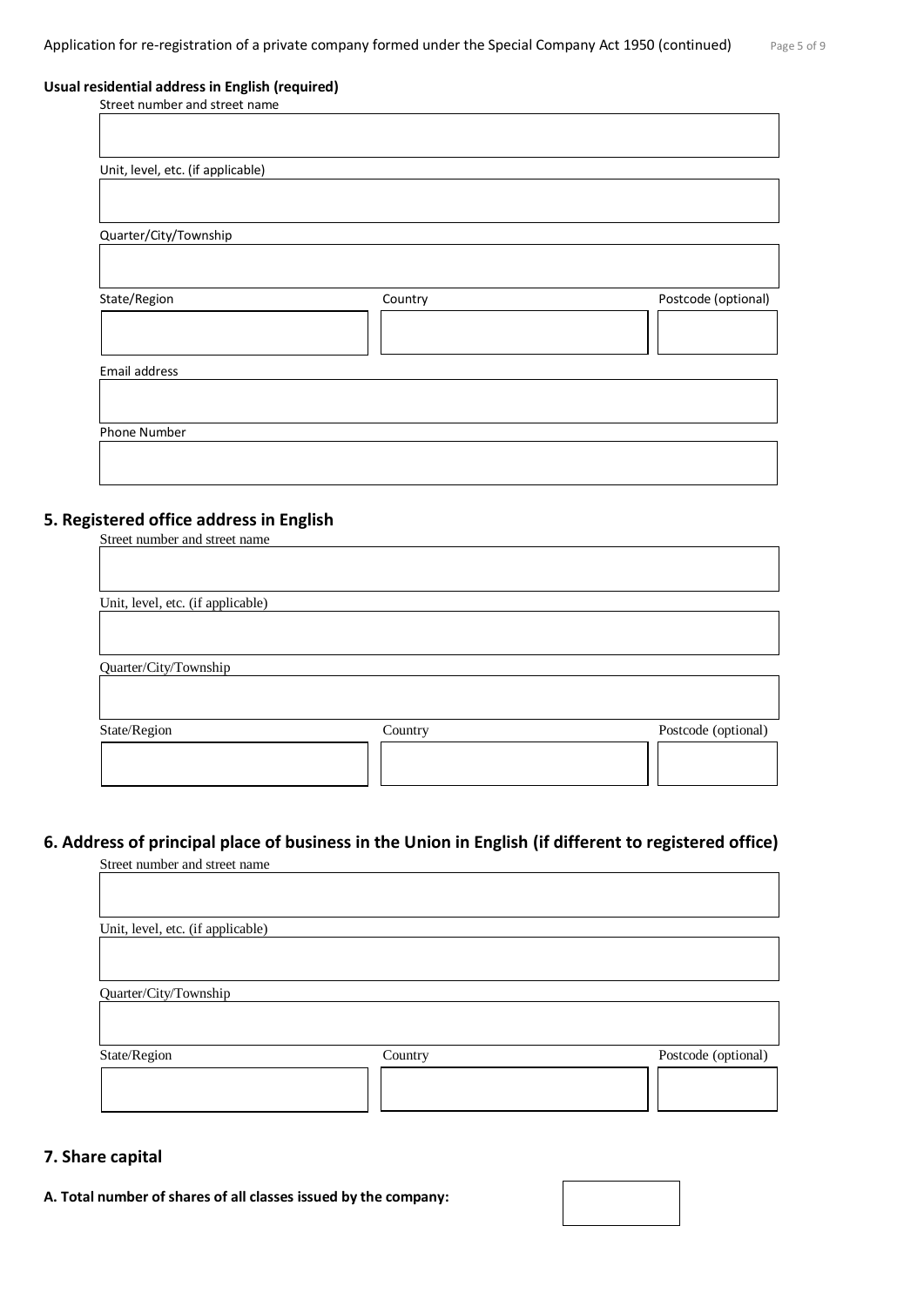Application for re-registration of a private company formed under the Special Company Act 1950 (continued)

| Page 6 of 9 |  |  |  |  |
|-------------|--|--|--|--|
|-------------|--|--|--|--|

| B. The currency in which the company's share capital is denominated:<br>(MMK or USD) |       |  |
|--------------------------------------------------------------------------------------|-------|--|
| C. Does the company have an ultimate holding company?                                | Yes I |  |

*This question only applies if the company has a member which is a corporate entity. "Ultimate holding company", in relation to a body corporate, means a body corporate that is a holding company of the first-mentioned body corporate and is itself not a subsidiary of any body corporate.*

# **Name of ultimate holding company**

| <b>Registration number (if applicable)</b> | Jurisdiction of incorporation |
|--------------------------------------------|-------------------------------|
|                                            |                               |

# **D. Share capital structure**

| Share class code | Full title of class if not listed in the share<br>class code table below | Total number<br>of shares | Total amount paid on<br>these shares (if<br>applicable) | Total amount unpaid<br>on these shares (if<br>applicable) |
|------------------|--------------------------------------------------------------------------|---------------------------|---------------------------------------------------------|-----------------------------------------------------------|
|                  |                                                                          |                           |                                                         |                                                           |
|                  |                                                                          |                           |                                                         |                                                           |
|                  |                                                                          |                           |                                                         |                                                           |

*The following are standard share codes that may be used to complete the table above. If the company has a class of shares that does not appear in this table below please enter the full title of the class in the space provided above.*

| Share class code | <b>Full title of share class</b> |
|------------------|----------------------------------|
| ORD              | Ordinary                         |
| A                | Class A shares                   |
| B                | Class B shares                   |
| C                | Class C shares                   |
| <b>EMP</b>       | Employee's shares                |
| <b>MGM</b>       | Management shares                |
| <b>RED</b>       | Redeemable shares                |
| <b>PRF</b>       | Preference shares                |
| <b>REDP</b>      | Redeemable-Preference shares     |

# **8. Members**

# **Instructions for completing member information**

*If there is insufficient space please attach additional pages with this Application containing the required information.*

# **Number of members**

A private company may have no more than fifty (50) members. However—

a) Shares held by employees of the company do not count towards this 50-members limit; and

b) If two or more persons hold shares jointly, they are treated as one member. For joint members, provide the particulars of each person on a separate sheet and indicate that the shares are jointly held.

# *By signing this Application, the company attests that each person named as a member has consented in writing to act in this capacity and subscribe for the shares to be allotted to them.*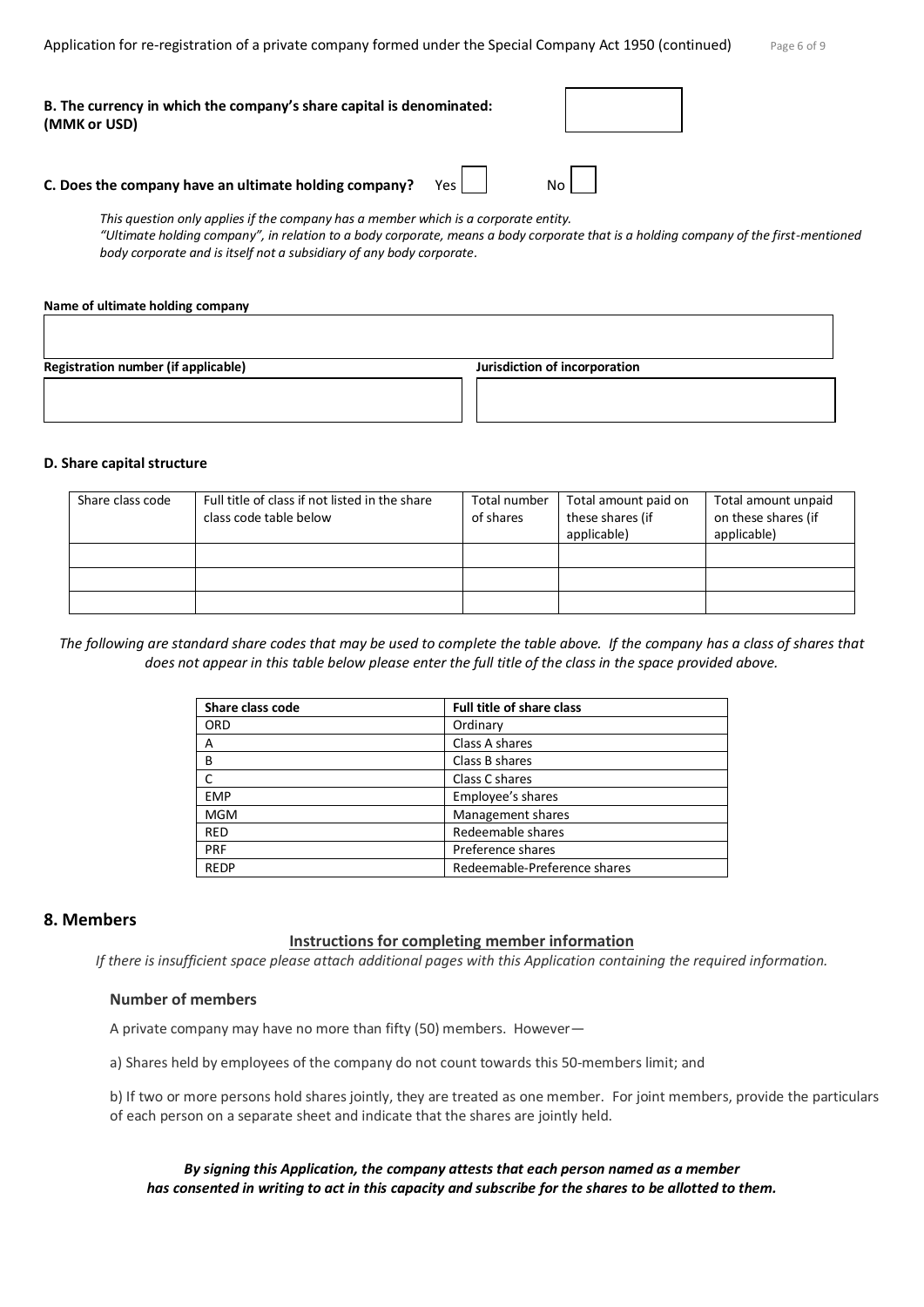#### **A. Members that are natural persons**

#### **i) First member that is a natural person**

| <b>Nationality</b>                 |                                      | N.R.C. (for Myanmar citizens) / Passport (for foreign citizens only) |  |  |
|------------------------------------|--------------------------------------|----------------------------------------------------------------------|--|--|
|                                    |                                      |                                                                      |  |  |
| Other nationalities, if applicable |                                      |                                                                      |  |  |
|                                    |                                      |                                                                      |  |  |
| Gender                             | Date of birth                        |                                                                      |  |  |
| Male<br>Female                     |                                      |                                                                      |  |  |
|                                    |                                      |                                                                      |  |  |
|                                    | <b>Address in English (required)</b> |                                                                      |  |  |
| Street number and street name      |                                      |                                                                      |  |  |
|                                    |                                      |                                                                      |  |  |
| Unit, level, etc. (if applicable)  |                                      |                                                                      |  |  |
|                                    |                                      |                                                                      |  |  |
| Quarter/City/Township              |                                      |                                                                      |  |  |

#### **Shareholding details**

| Share class code | Full title of class if not listed in the<br>share class code table | Total number<br>of shares | Total amount paid on<br>these shares (if<br>applicable) | Total amount unpaid<br>on these shares (if<br>applicable) |
|------------------|--------------------------------------------------------------------|---------------------------|---------------------------------------------------------|-----------------------------------------------------------|
|                  |                                                                    |                           |                                                         |                                                           |
|                  |                                                                    |                           |                                                         |                                                           |
|                  |                                                                    |                           |                                                         |                                                           |

# **ii) Second member that is a natural person**

**Full name in English (required)**

**Full name in Myanmar language (optional)**

Nationality **Nationality N.R.C. (for Myanmar citizens) / Passport (for foreign citizens only)**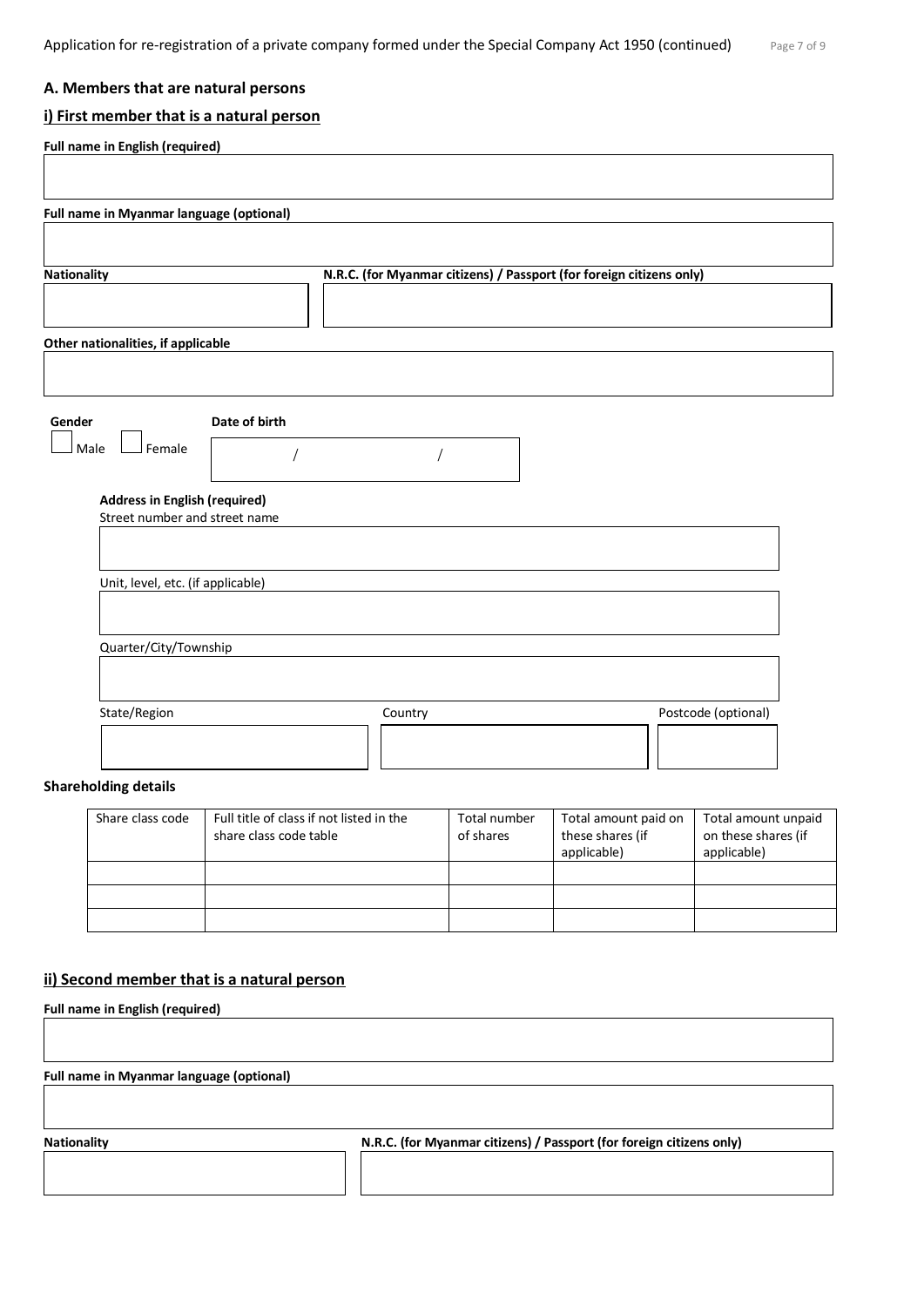| Date of birth<br>Gender              |         |                     |
|--------------------------------------|---------|---------------------|
| Female<br>Male                       |         |                     |
| <b>Address in English (required)</b> |         |                     |
| Street number and street name        |         |                     |
|                                      |         |                     |
| Unit, level, etc. (if applicable)    |         |                     |
|                                      |         |                     |
|                                      |         |                     |
|                                      |         |                     |
| Quarter/City/Township                |         |                     |
| State/Region                         | Country | Postcode (optional) |

# **Shareholding details**

| Share class code | Full title of class if not listed in the<br>share class code table | Total number<br>of shares | Total amount paid on<br>these shares (if<br>applicable) | Total amount unpaid<br>on these shares (if<br>applicable) |
|------------------|--------------------------------------------------------------------|---------------------------|---------------------------------------------------------|-----------------------------------------------------------|
|                  |                                                                    |                           |                                                         |                                                           |
|                  |                                                                    |                           |                                                         |                                                           |
|                  |                                                                    |                           |                                                         |                                                           |

# **B. Members that are corporate entities**

| <b>Registration number</b>                                                                                          |         | Jurisdiction of incorporation |
|---------------------------------------------------------------------------------------------------------------------|---------|-------------------------------|
| Address in English in home jurisdiction (for entities not registered in the Union)<br>Street number and street name |         |                               |
| Unit, level, etc. (if applicable)                                                                                   |         |                               |
|                                                                                                                     |         |                               |
| Quarter/City/Township                                                                                               |         |                               |
| State/Region                                                                                                        | Country | Postcode (optional)           |
|                                                                                                                     |         |                               |